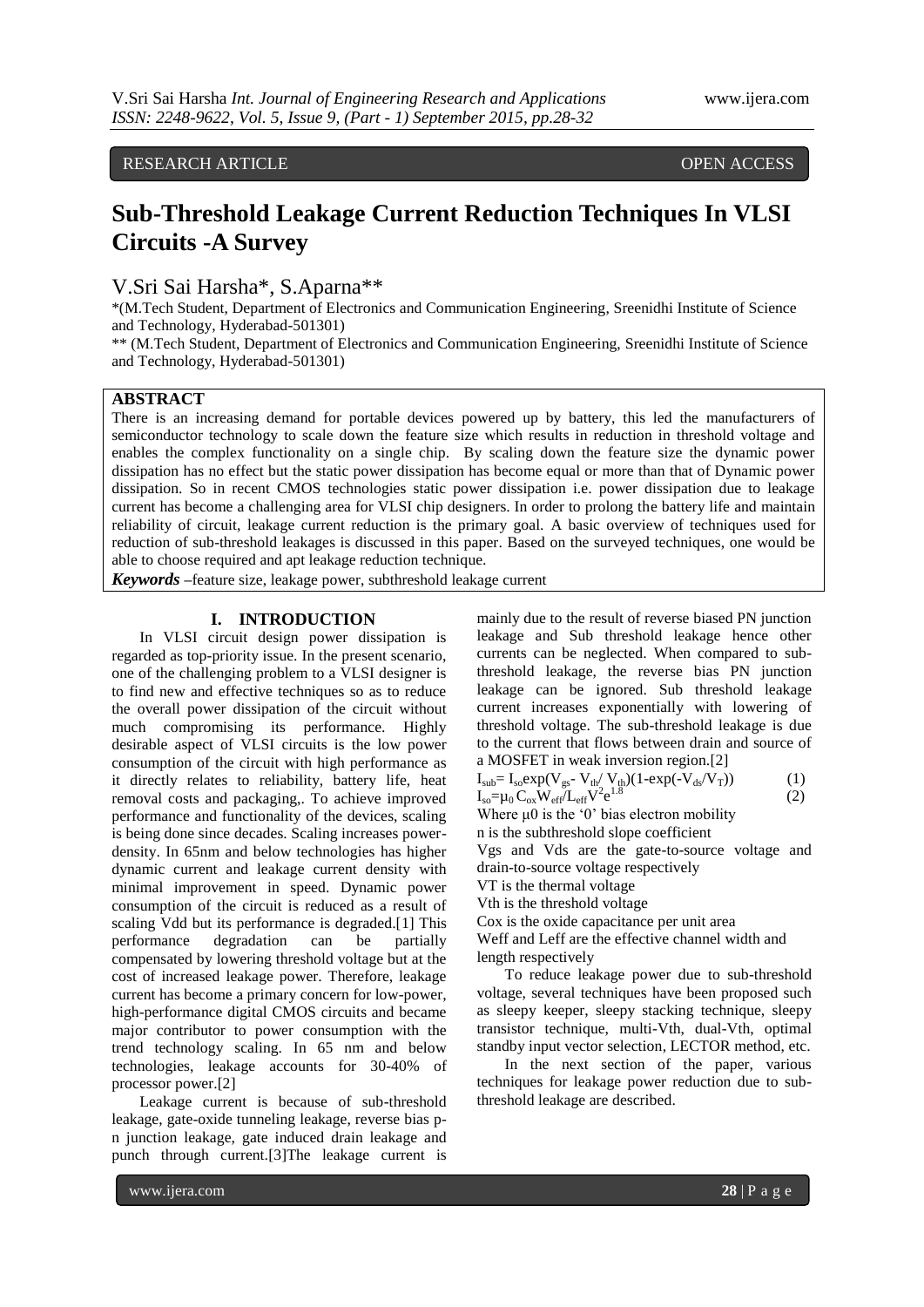## **II. A SURVEY ON LEAKAGE REDUCTION TECHNIQUES**

For sub-threshold leakage power reduction the following are the techniques:

## **1. Sleep Transistor Technique:**

In sleep transistor approach, additional sleep transistors are introduced into the network. One sleep PMOS transistor is placed between VDD and pull up network and other sleep NMOS transistor is placed between pull down network and ground. The circuit operates as follows: In standby mode, the power rails are cut off from the circuit as the sleep transistors are turned off. As a result leakage current in the circuit is reduced.[4][5]



Fig 1 Sleepy Transistor

#### **2. Sleepy Stack Technique:**

Other technique to reduce leakage current is by stacking of the transistor. Stacking of the transistor is done by dividing pull up and pull down networks into half size where this doesn"t affect W/L ratio of given circuit. Sleepy stack technique is a combination of both sleep transistor approach and stack transistor approach. This technique divides existing transistors circuit into two half length transistors and sleep transistor is added in parallel to the divided circuit. [5]

There are two modes of operation: active mode and sleep mode. During the sleep mode, sleep transistors are turned off. The function of sleep transistor in this circuit is same as in sleep transistor technique. In active mode, sleep transistors are turned on. Each transistor in a conventional circuit is replaced by three transistors in this technique thereby increasing area of the circuit.

The stacked transistor suppresses leakage current while saving state. The sleep transistor and the stacked transistor in each network are made parallel. In this technique, the width of the sleep transistors is reduced. Additional tradeoffs between delay, power

www.ijera.com **29** | P a g e

and area occur by changing the width of the sleep transistors.[4]



Fig 2 Sleepy Stack Technique

#### **3. Sleepy Keeper:**

In Sleepy Keeper additional NMOS is placed in parallel to pull-up sleep transistor which connects VDD to pull-up Network and an additional PMOS is placed in parallel to Pull-down sleep transistor which connects Pull-down Network to the Ground.[9] So the state is saved in sleep mode. Dual Threshold Voltages can also be applied to reduce sub-threshold leakage Current. [4]

In terms of area overhead reduction, sleepy keeper is an excellent alternative to sleepy stack since three transistors in sleepy stack are replaced with one transistor in sleepy keeper. Other advantage of this sleepy keeper technique is that it reduces the subthreshold leakage current and also retains the present state of the circuit in sleep mode. [6]



Fig 3 Sleepy Keeper

## **4. Forced Stacking:**

In this technique an additional transistor is introduced for every input of gate in both P and N networks. For every off input two transistors are off instead of one, which induces reverse bias between the transistors resulting in reduction of leakage current. Through this approach huge leakage power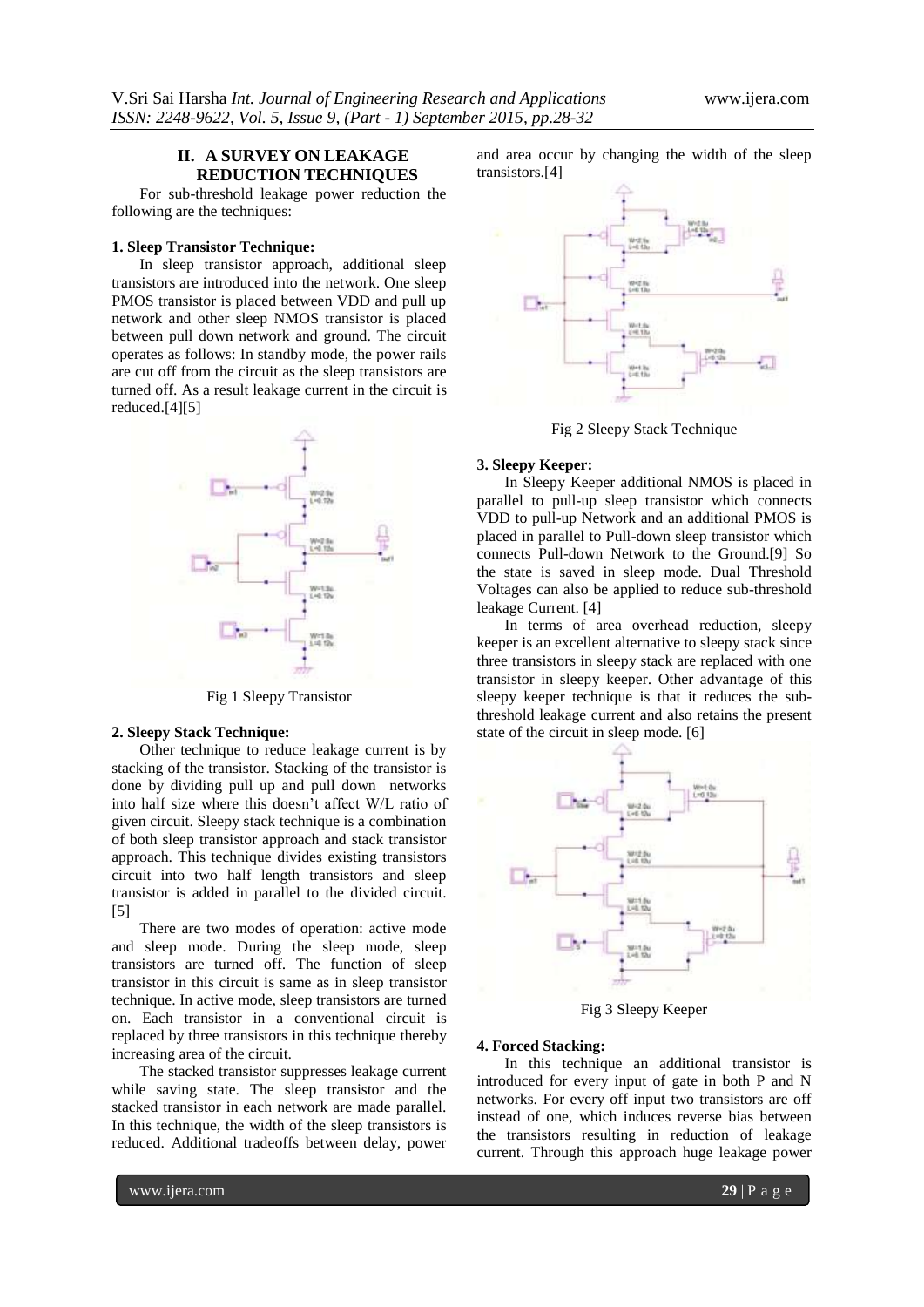saving is achieved while retaining the logic state. However because of the loading requirements for each input, drive current of gate is reduced. This results in a decreasing the speed of the circuit.[2]

## Threshold CMOS:

One of the methods of reducing leakage current is by increasing threshold voltages of transistors.

## **5. Dual threshold CMOS:**

Increasing threshold voltage of transistor is not always possible therefore different paths are set for high threshold and low threshold devices . Highthreshold voltage devices are used on non-critical paths in order to reduce the leakage power while using low-threshold devices on critical paths for maintaining circuit performance. This technique is called as Dual threshold CMOS (DTMOS) technique and uses an algorithm in search of gates where high threshold voltage devices can be used.[7] In DTMOS, the body and the gate of each transistor are tied together such that when the device is off, the leakage is low. Current is high if the device is on.

This technique is good for leakage power reduction during standby as well as active modes without delay and area overhead.[3]

## **6. Variable threshold CMOS:**

Other method for modifying threshold voltage of a transistor is by variable threshold CMOS technique (VTCMOS).In this technique during standby mode, threshold voltage (Vth) is raised by making substrate voltage either higher than supply voltage (for PMOS) or lower than ground (for NMOS). During active mode, a slight forward substrate bias can be used to increase circuit speed. In this technique, an additional power supply is required by the circuit which may be a drawback for commercial designs.[8] But extra circuitry is not needed in case of data retention.

#### **7. Multiple threshold CMOS:**

MTCMOS is a technique to design CMOS circuit using low, normal and high voltage transistors. Using this technique, selective scaling of threshold voltage is done along with supply voltage so as to increase the circuit speed without increasing the subthreshold leakage currents. Therefore, this technique provides high speed as well as low power operation using both high threshold and low threshold transistors.[9]The propagation delay time in the critical path can be reduced by low threshold voltage transistors and the power consumption in the shortest path is reduced by high threshold voltage transistors.

There are two modes of operation:active mode and sleep mode. Sleep transistors in MTCMOS circuits are controlled by a "sleep" signal that is used for the active/standby mode control. A virtual supply

rail or virtual ground rail are created by connecting sleep transistors between logic circuit and power or ground. Usually in standby state there is much leakage current and this leakage current can be reduced by using high threshold transistors (sleep transistors). Both PMOS and NMOS transistors can be used as sleep transistors but by employing NMOS transistor as sleep transistor, the performance of the circuit is enhanced.[8][10]

Standby leakage power is reduced using this technique but the area and delay of the circuit are increased because of the insertion of large MOSFETs.[11] To reduce the area, one transistor can be used for each group of gates rather than each logic gate.



Fig. 4MTMOS Circuit

#### **8. Vector Method:**

In this technique, the minimum leakage input vector (MLV) of a circuit is found using the search based algorithm. During standby mode this algorithm is applied to circuit to reduce leakage power. Reduction in leakage current is achieved by modifying the internal logic gates of a circuit. Two Leakage Control Transistors (LCTs-PMOS or NMOS) are placed between the pull up and pull down networks in a specific configuration. Each LCT is driven by the source of the other LCT. This ensures that one of the LCTs is always near cut off region hence reducing the leakage power.[10][12]

#### **9. LECTOR Technique:**

This Approach is based in the effective stacking of transistors in the path from supply voltage to ground. The idea behind this method is based on the concept that more than one transistor should be in OFF state in the path from supply to ground because the it causes less leakage than in where only one transistor is OFF in the path from Supply to ground. Two leakage control Transistors (LCTs) were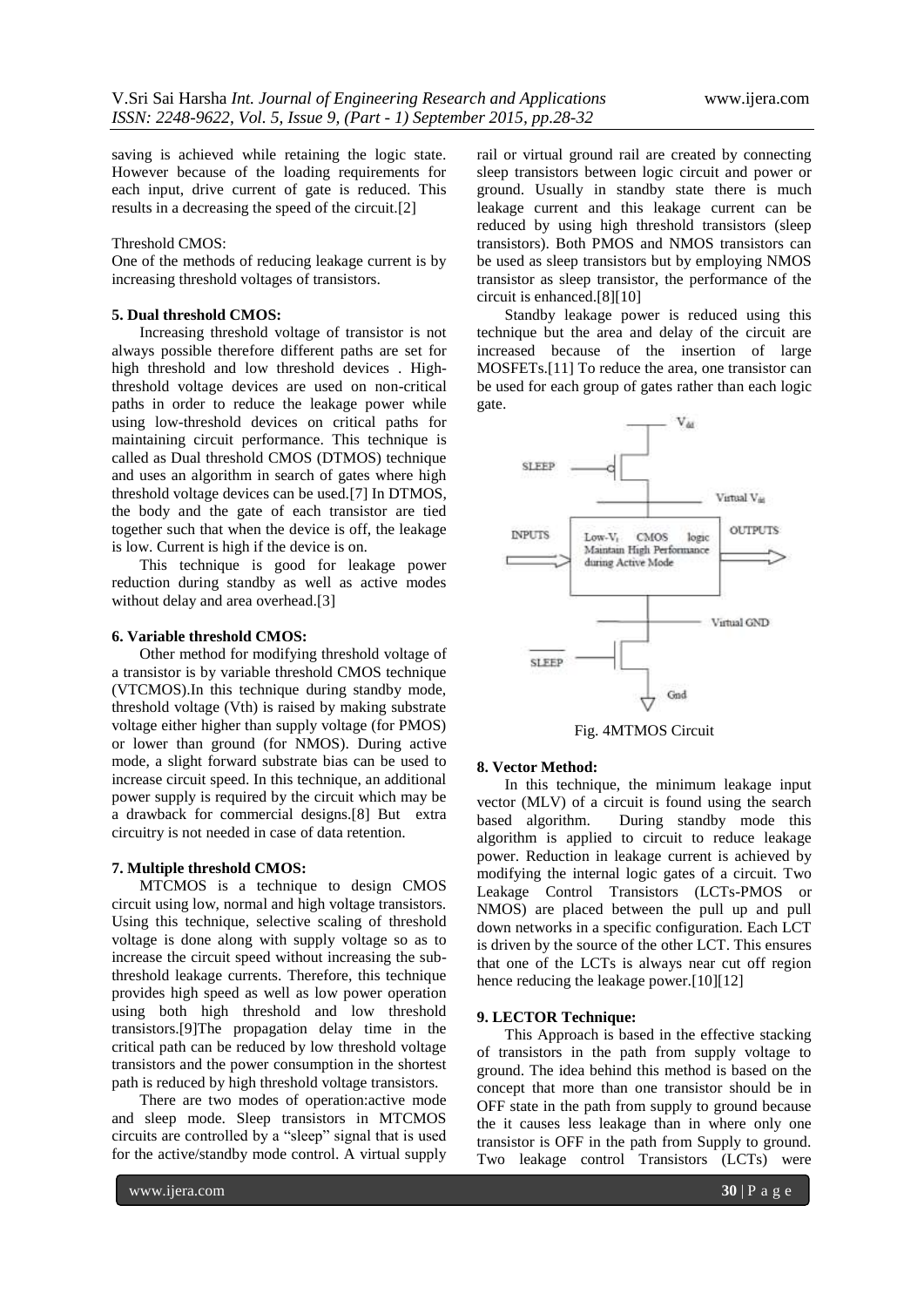introduced in each CMOS gate, a PMOS transistor added to the Pull up network and a NMOS transistor to the pull down network. The gate terminal of one LCT is controlled by the source terminal of the other, so that one of the LCTs is in OFF state for any input given to the CMOS gate, by this an additional resistance in the path from supply to ground, decreases sub-threshold leakage current, there by the static power is reduced.[13]

This achieves leakage power reduction without affecting the dynamic power as it does not need any additional circuitry such as for Controlling and Monitoring. It also maintains exact logic state. This Method is used for both Combinational as well as for Memory circuits i.e., SRAM.[14]When this Method is applied to SRAM, the LECTOR technique achieves up to 30-50% savings in leakage power over the Conventional circuit without affecting the dynamic power.[15]

#### **10. Zigzag Method:**

This approach reduces wakeup overhead delay caused by the sleep transistors. This is done by placing the alternating sleep transistors based on which the particular network (pull up or pull down) is off for a given specific input vector. The threshold leakage can be reduced by using high threshold voltage sleep transistors. The area of the chip by using this method is slightly increased than by using Sleep transistor Approach.[15]The disadvantage in this method is to estimate the pre scaled vectors for sleep transistors and even the output voltage levels are floating. This floating in the voltage levels can be reduced by reducing the wake-up delay of sleep transistors. This wake up delay is reduced by choosing a particular output state for the circuit and then turning off the pull down circuit for each gate whose output is high, then a pull down sleep transistor is added and if the chosen output is low, and then a pull up sleep transistor is added.[17][18]



**III. ANALYSIS** Table 1: Advantages and Disadvantages of different

| Techniques [14]               |                                                                                                    |                                                                                                                         |  |  |  |  |
|-------------------------------|----------------------------------------------------------------------------------------------------|-------------------------------------------------------------------------------------------------------------------------|--|--|--|--|
| Leakage<br>Power<br>Reduction | Advantages                                                                                         | Disadvantages                                                                                                           |  |  |  |  |
| Techniques                    |                                                                                                    |                                                                                                                         |  |  |  |  |
| Sleep                         | Simple Circuitry                                                                                   | Generates noise in                                                                                                      |  |  |  |  |
| Transistor                    |                                                                                                    | circuits                                                                                                                |  |  |  |  |
| <b>Sleepy Stack</b>           | Less delay                                                                                         | Sleep transistors<br>need<br>control<br>circuit                                                                         |  |  |  |  |
| Sleepy                        | Less<br>is<br>area                                                                                 | Decrease<br>in                                                                                                          |  |  |  |  |
| Keeper                        | required                                                                                           | performance                                                                                                             |  |  |  |  |
| Input Vector                  | High<br>power                                                                                      | Control circuit is                                                                                                      |  |  |  |  |
| Control                       | savings                                                                                            | very complex                                                                                                            |  |  |  |  |
| Power                         | Power<br>Large                                                                                     | Decreases Voltage                                                                                                       |  |  |  |  |
| Gating                        | Savings,<br><b>Best</b><br>Method                                                                  | Swing                                                                                                                   |  |  |  |  |
| <b>LECTOR</b>                 | Control circuit is<br>not required, Best<br>power savings<br>in<br>both the modes of<br>operation. | Propagation delay<br>increases because<br>$\sigma$ f<br>increased<br>resistance<br>path<br>between source<br>and ground |  |  |  |  |
| Forced<br>stacking            | Easy to implement,<br>Leakage savings,<br>Easy to fabricate,<br>threshold<br>Single<br>transistors | Propagation delay<br>increases                                                                                          |  |  |  |  |

Table 2: Comparison of leakage reduction techniques  $[2]$ 

|                 |              | $\vert \angle$ |              |            |
|-----------------|--------------|----------------|--------------|------------|
| Technique       | Sleepy       | Sleepy         | Forced       | Sleep      |
|                 | <b>Stack</b> | keeper         | <b>Stack</b> | transistor |
| Parameter       |              |                |              |            |
| Power $(\mu W)$ | 6.014        | 5.514          | 8.782        | 2.747      |
| Delay $(ps)$    |              | 41.5           | 20           | 4.5        |
| Current(mA)     | 0.130        | 0.100          | 0.097        | .096       |
| $Area(\mu m2)$  | 50.22        | 50.22          | 28.50        | 33.06      |
| Performance     | Good         | Poor           | Good         | Poor       |

Table 3: Percentage of Power Saving, Delay and Area for a S27(ISCAS89 Benchmark) Circuit [14]

| <b>Technique</b> | Power         | <b>Delay</b> | Area |
|------------------|---------------|--------------|------|
|                  | <b>Saving</b> |              |      |
| <b>MTCMOS</b>    | 10%           | 4.6-8.4%     | 2%   |
| <b>VTCMOS</b>    | 50%           | 25%          | 1%   |
| <b>DTCMOS</b>    | 98%           | 44%          |      |

### **IV. CONCLUSION**

In low power VLSI design, leakage power reduction plays a prominent role. As the scaling of technology and in the pursuit of improving the performance of the system, leakage power has increased to a greater extent. Various sub-threshold leakage current reduction techniques have been discussed in this paper and one can opt for a technique depending on the requirement. All the above mentioned techniques are applicable at circuit

www.ijera.com **31** | P a g e